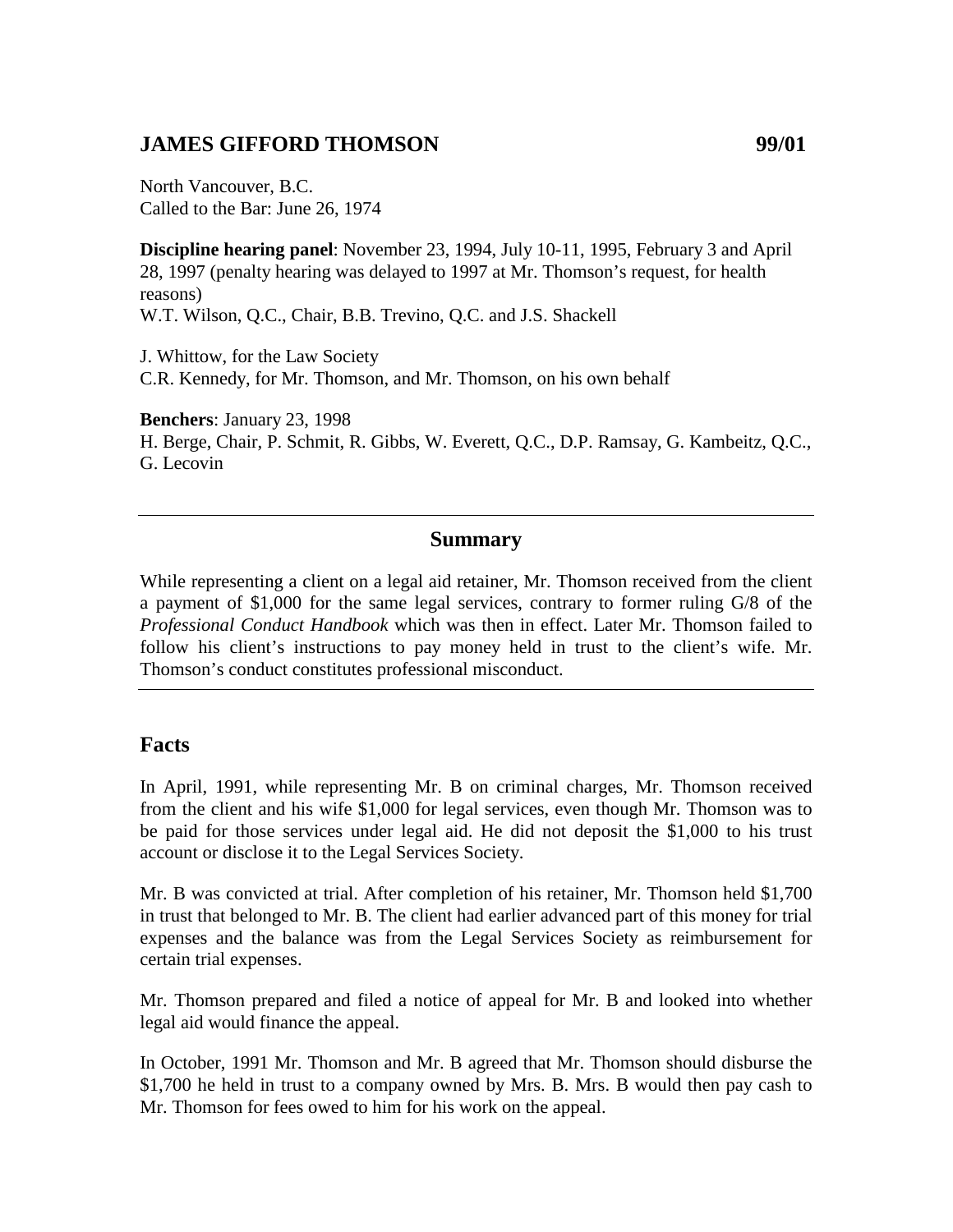Mr. and Mrs. B, however, later decided they would pay the \$1,700 to a new lawyer they had chosen for the appeal. Mr. Thomson wrote cheques to Mrs. B's company and drove Mrs. B to the bank, expecting that she would cash the cheques and give the money to him, but she did not. Mr. Thomson told the hearing panel he was not told of this change in instructions.

Mr. Thomson, without seeking further instructions, cancelled the cheques and transferred the money from his trust account to his general account in payment of fees. Mr. Thomson told the hearing panel that he delivered a bill to the remand centre for Mr. B before transferring the funds, while Mr. B told the panel that he did not receive the bill until some time after that.

Mr. Thomson never indicated to the hearing panel that he understood Mr. B to have withdrawn instructions for Mr. Thomson to give cheques to Mrs. B or to have authorized Mr. Thomson to pay the funds in trust directly to himself.

Mr. Thomson voluntarily ceased practising in mid-1996.

## **Verdict**

Mr. Thomson was guilty of professional misconduct in:

- receiving funds from his client for the same legal services that he was providing on a legal aid retainer, contrary to former ruling G/8 of the *Professional Conduct Handbook* which was then in effect;
- failing to follow the instructions of his client to pay to the client's wife money he held in trust for the client.

### **Penalty**

The panel quoted with approval the *Tarnow* discipline decision, which stated even a single instance of an "under the counter" payment from a legal aid client is likely to constitute a fraud or dishonest deprivation.

The panel could find no excuse for Mr. Thomson's conduct. The panel noted, however, that Mr. Thomson had decided, in his words, to "disbar myself" by ceasing to practise in mid-1996, which was some indication that he understood the seriousness of his actions and regretted them. This was the only incident of Mr. Thomson charging a client and the Legal Services Society in the same matter and he had no previous discipline record.

The hearing panel ordered that Mr. Thomson:

1. be suspended from practice for three years as of April 28, 1997;